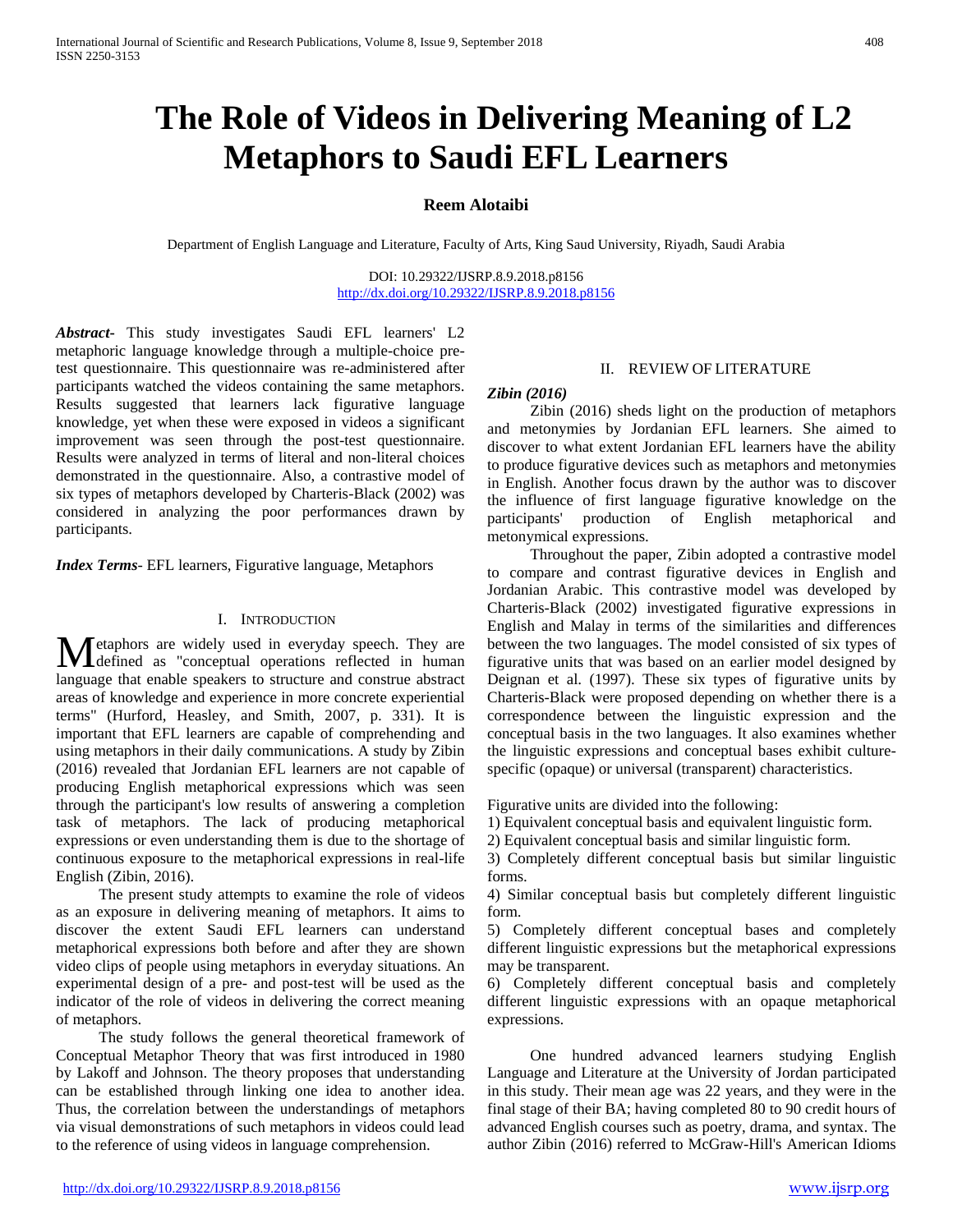Dictionary (2007) for her data collection to extract metaphors and metonymies in English. She also used A Comprehensive Dictionary of English Idioms: English-Arabic (1997) to collect these devices in Arabic. To ensure the validity of the results, the author checked the frequency of the English figurative units in The Corpus of Contemporary American English to ensure that they are used in contemporary speech.

 As for the instrument of the study, a 24-item cued completion test containing contexts was given to participants: four figurative expressions for each type of the six figurative units by Charteris-Black. The participants were given three clues that assisted them in providing the correct answers of the required figurative expression. One indicated an idea about the meaning of the expression they should use. The second clue emphasized a keyword from the metaphorical expression in question. The last clue indicated the number of words they should use. Six tables were presented to show the percentage of the correct responses on each test item for the six types of figurative units.

 In addition, an earlier study conducted by Zibin (2016) measured the participants' receptive knowledge of the metaphorical/metonymical expressions using a multiple-choice test. However, according to Zibin's recent (2016) study, the aim was to investigate the participants' production knowledge of these expressions using a completion test. Both Zibin (2016) used the same figurative devices and tested the same participants. Zibin wanted to compare the participants' results on both tests and measure their abilities to comprehend and produce English metaphorical/metonymical expression.

 Zibin (2016) showed that the participants' scores were poor in general yet their general capacity to produce metaphorical/metonymical expressions is mainly due to their L1 conceptual and linguistic knowledge. In comparing Multiplechoice test and completion test results, Zibin found that the participants' overall performance on the multiple-choice test (71%) was much higher than their performance on the completion test (22%). This suggests that the participants' ability to recognize figurative units exceeds their ability to produce them even though they were given three clues to help them.

 The author summed up that there are factors that need to be satisfied to enable EFL learners to produce English figurative devices correctly. They are as following: knowledge of the conceptual bases involved, a good command of English collocational knowledge, and familiarity with the concept of partial synonymy, and continuous exposure to the metaphorical/metonymical expressions in real-life English. She thus suggested some pedagogical implications that may help

EFL learners to acquire L2 figurative expressions. One of the suggestions offered to those teaching English as a second language, is that they should expose students to real world examples of metaphors being used by native speakers of L2 (English) such as TV shows and movies (Farah and Bin Moussa, 2007).

 Zibin's (2016) studies found that EFL students' ability to use and understand metaphorical expressions is limited. The author outlined the factors that need to be satisfied to enable EFL learners to produce English figurative devices correctly. The primary recommendation is continuous exposure to the figurative expressions in real-life scenarios by native English speakers.

 Therefore, a study of the effectiveness of exposure in using video clips of metaphorical expressions (videos are both time effective and easily accessible) for delivering correct meaning of metaphors is a relevant and dynamic response to Zibin's (2016) both studies. This proposed research will examine participants knowledge of metaphors before they are exposed to them on videos and afterwards. Zibin's studies relies heavily on the participants using background knowledge, likely from their own semantic system to infer meaning. This paper, however, investigates the impact of video exposure in giving Saudi EFL learners the correct meaning of metaphors. This should improve their ability in using them in everyday life.

#### *Related studies on increasing EFL learners' awareness of metaphors*

 Different methods were conducted to raise EFL learners' awareness of figurative expressions, for example metaphors. These attempts noticed the issue of EFL learners' lack of nonliteral meaning production or comprehension. This resulted in a problematic issue that warrants an investigation by linguistic researchers.

 In addition, varied exposure methods could be taken as ways to improve EFL learners' awareness of figurative expressions. However, non-related studies considered video exposure as a way in raising EFL learners' metaphorical expressions. Instead different cognitive-oriented methods were adopted in studies to show an increase of EFL learners acquiring metaphors.

 EFL learners' cognitive styles may play a role in developing their competence of metaphors. The authors Chen, Lin, and Lin (2014) adopted two cognitive-oriented methods, these are instruction adopting conceptual metaphors (CM) and instruction involving metaphoric mappings (MM). They wanted to determine which one of the two instruction methods (CM or MM) would be effective for learners with different cognitive styles (field-dependent cognitive style and field-independent cognitive style) in learning metaphors. Tests of determining learners' cognitive style were taken place and thus they were divided into two groups (FD and FI). The participants were learning English as a second language and were native speakers of Chinese.

 Results revealed that learners of field-dependent cognitive style advanced from CM instruction more than MM, where learners of field-independent cognitive style progress better with the MM instruction method. However, the study concludes its discussion saying that MM instruction is recommended to EFL learners in developing awareness of figurative devices. The MM instruction helped learners in providing logical clues that resulted in them extracting and producing metaphoric expressions as required in the study test (Chin, Lin, and Lin, 2014).

 Moreover, researchers on idioms shed light on metaphors as a way to learn idiomatic expressions. Idioms are referred to as 'multi-word phrases whose overall meaning are idiosyncratic and largely unpredictable, reflecting speaker meaning that are not derivable by combining the literal sense of the individual words in each phrase according to the regular semantic rules of the language" (Hurford, Heasley, and Smith, 2007, p.328).

 Previous claims suggested that idioms can be learnt via conceptual metaphors through the associations of source and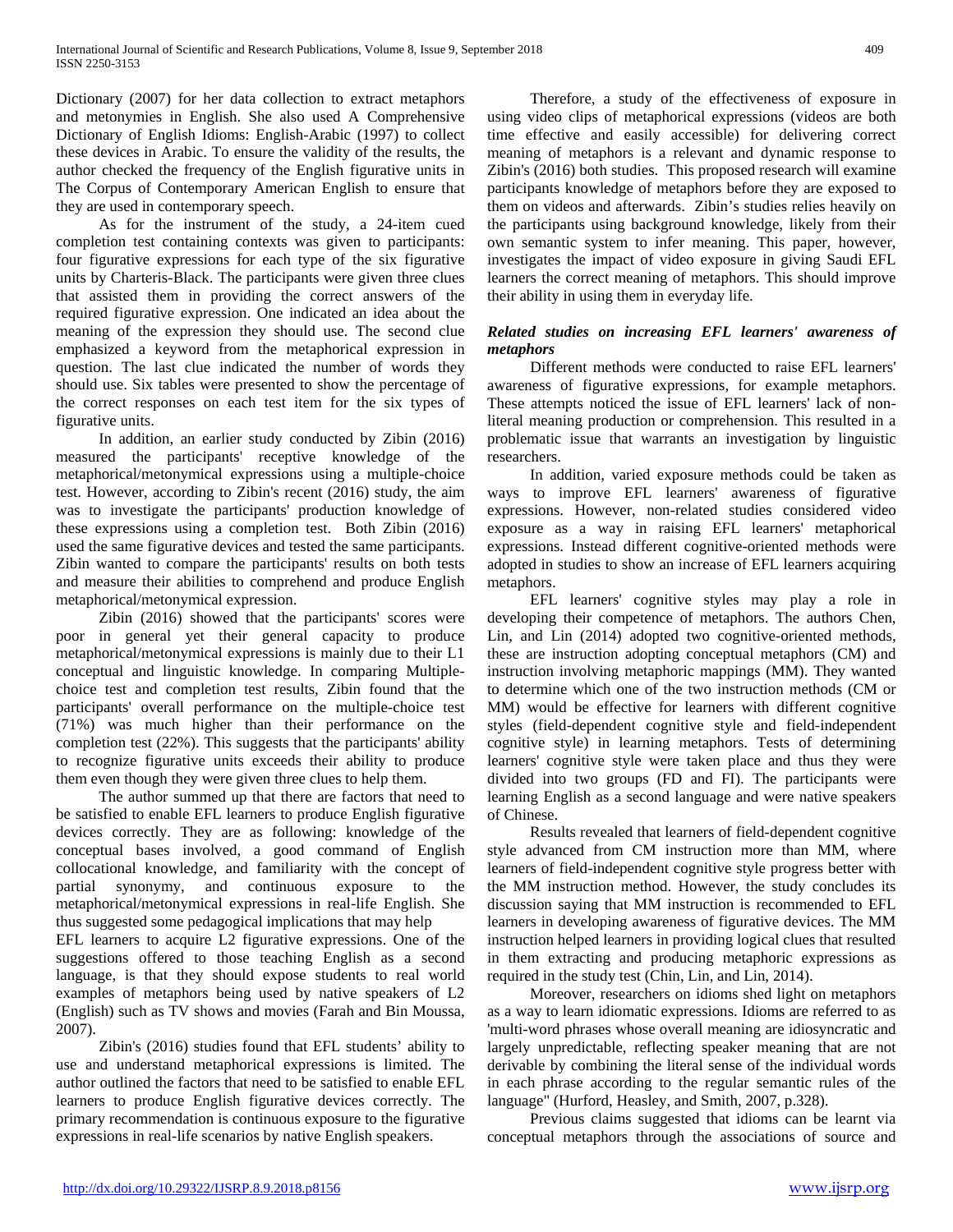target terms. However, cultural differences of both domains were not taken into consideration and thus failed to accomplish the goal (Chen and Lai, 2013). Therefore, these two authors attempt to bridge this gap by providing the suggestion of metaphoric mappings in learning idioms. This was done by giving EFL participants (Chinese native speakers) a text and required them to extract the idiomatic expressions found there. They were then asked to think about general themes of metaphors for the extracted idiomatic expressions and start to draw linking diagrams between them, in other words they were the metaphoric mappings. This cognitive-oriented method showed that participants' awareness of using idiomatic expressions, as seen in their written essays, increased within the use of creative analogies. The most used expressions by participants are those whose conceptual metaphors are found both in L2 and L1 compared to expressions having different conceptual metaphors.

# *Literal and non-literal meaning*

 The relationship between literal and non-literal meaning is considered to be an issue when analyzing metaphors. In the past, non-literal meaning was not given great attention in the field of semantics. This was likely due to the fact that both literal and non-literal meanings are similar in the function of delivering meaning. Another reason is that, non-literal meaning is restricted to specific occasions and subjects, so its use would be limited. However, this has changed in the case of metaphors as they are widely used in everyday language, thus the focus of non-literal meaning turned to be of concern by semanticists (Hurford, Heasley, and Smith, 2007, p. 328).

 Initially, non-literal meaning was of consideration because of the dominant use of metaphors that are considered as figurative language. However, recent studies suggested that the relationship between literal and non-literal meaning is no longer distinguished differently. This is due to the occurrence of "conventional metaphoric language" in everyday speech which has made the distinction between the two difficult (Coulson and Oakley, 2005). Therefore, the correlation between literal and non-literal meaning could be one of the issues EFL learners could face in acquiring metaphorical expressions.

#### III. STATEMENT OF THE PROBLEM

 Many EFL learners face difficulties in producing or even understanding metaphorical expressions though it has become an important aspect of modern communication. They lack the knowledge of knowing the meaning of these metaphors and are therefore restricted from the frequent use of metaphors. Therefore, this current study aims to investigate the effectiveness of video exposure of metaphors in delivering the correct meaning to Saudi EFL learners.

# IV. RESEARCH QUESTIONS

This study aims to provide answers to the following questions:

1. To what extent do Saudi EFL learners understand the meaning of metaphors in English before they are exposed to them on videos?

2. Does the use of videos have a role in delivering the correct meaning of metaphors in English?

# V. PROPOSED METHODOLOGY

# *Participants*

 The participants were selected from EFL adult learners (approximately 20 students) who study 'General English' in the preparatory program at King Saud University/ first semester of 2017. They were studying English at Saudi public schools from grade 6 (13 years old), although their English curriculum was limited. Therefore, these participants have had a limited exposure to the English language. Participants' age ranges from 19 to 20.

# *Research Tool*

 The main research apparatus will be an experimental design of a pre-test and a post-test, both consisting of 10 multiple choice questions. These questions will be coupled with videos of metaphorical expressions being used in contemporary media (Movies, T.V. Shows, and News etc.). Ten short video clips, no longer than 2 minutes each, will be presented for students before giving the post-test.

# *Procedure*

 Participants were asked to answer pre-tests of 10 multiple choice questions of metaphorical expressions within 5 minutes. After answering the pre-test questionnaire, the researcher presented video clips having these metaphorical expressions in them. The post-test was given afterwards for the same participants to answer within 5 minutes. The tests were assessed by analyzing the correct answers of the participants before and after videos exposure.

#### VI. RESULTS & ANALYSIS

#### *Before Exposure*

 The students were asked to select the correct meaning of the statements in the table below to assess their understanding of metaphors. The word "metaphors" was not stated in the questionnaire, so the researcher could assess student's ability in recognizing them. The answer varied in meaning, these were either literal or figurative. The results conclusively showed an inability of the participants' knowledge to understand the metaphorical expressions.

 The participants' results were generally poor. On average, 2/10 of the questions administered in the questionnaire were answered correctly by the participants. Most of the 20 respondents decided to select literal meaning which shows their inability in recognizing hidden meanings. The correct response to all of the statements provided was to select a non-literal meaning.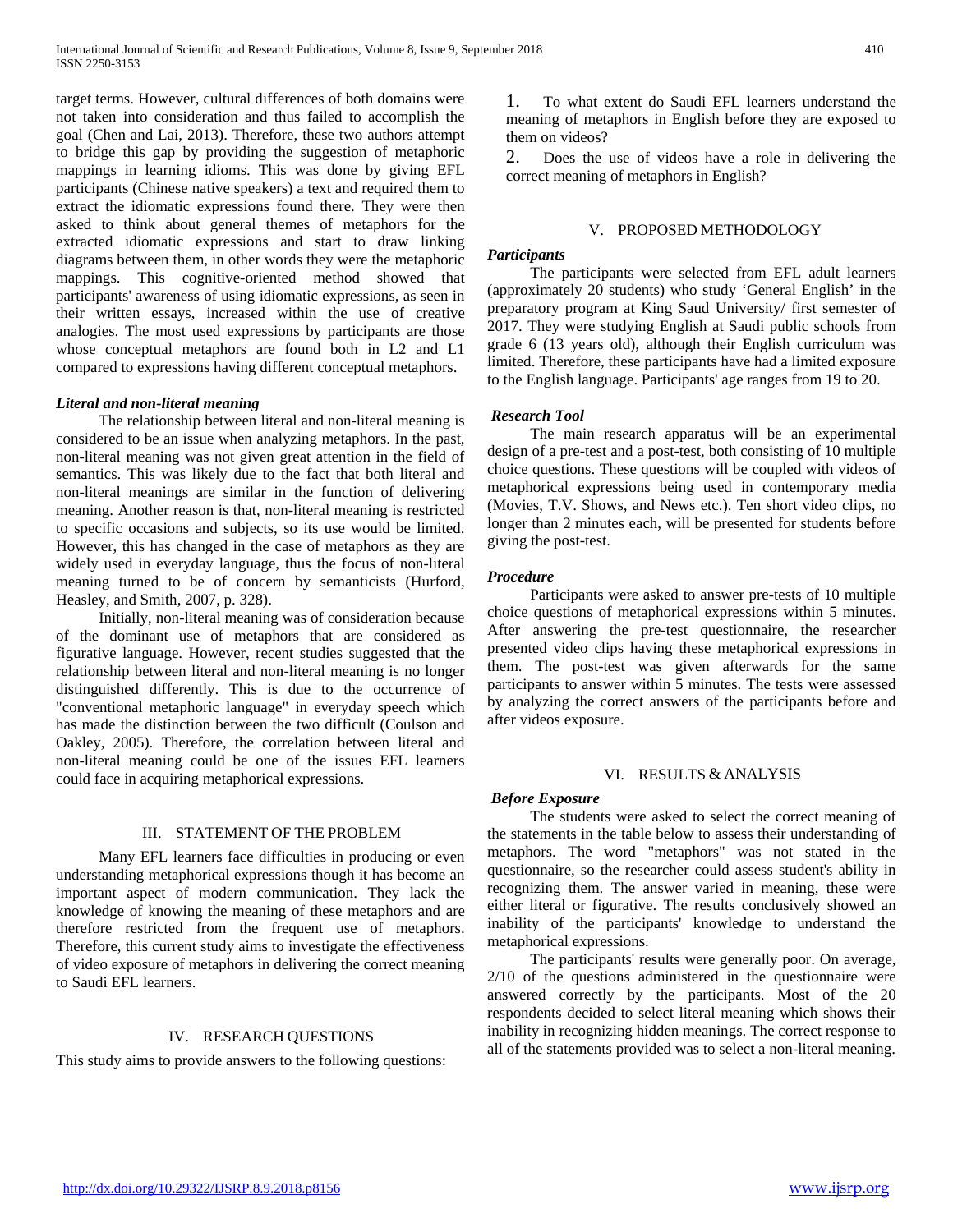| <b>Metaphorical expression</b>                                                                            | <b>Literal Option</b>                | <b>Non-literal Option</b>                               | <b>Correct</b><br>answers<br>(Selected<br>nonliteral<br>meaning) | <b>Incorrect</b><br>answers<br>(Selected<br>literal<br>meaning) |
|-----------------------------------------------------------------------------------------------------------|--------------------------------------|---------------------------------------------------------|------------------------------------------------------------------|-----------------------------------------------------------------|
| 1. 'Diamond in the rough'                                                                                 | A person who<br>is secretly rich     | having<br>person<br>A<br>hidden qualities               | 4                                                                | 16                                                              |
| 'When<br>it comes<br>2.<br>to<br>complements<br>women<br>are<br>blood<br>ravenous<br>sucking<br>monsters' | Women are<br>monsters                | Women<br>like<br>compliments<br>SO <sub>1</sub><br>much | 5                                                                | 15                                                              |
| 3. 'Life is your restaurant'                                                                              | You can have<br>a lot of food        | You<br>have<br>can<br>whatever you<br>want in life      | 9                                                                | 11                                                              |
| 4. 'We are a time bomb'                                                                                   | We<br>are<br>strong<br>together      | We are about to turn<br>on each other                   | 8                                                                | 12                                                              |
| 5. 'You are a firework'                                                                                   | You use fire                         | You have power                                          | 13                                                               | $\overline{7}$                                                  |
| 6. 'Life is a gift'                                                                                       | You receive<br>gifts in life         | Life is an opportunity                                  | 8                                                                | 12                                                              |
| 7. 'You are a mad dog'                                                                                    | You are a mad<br>person              | You are aggressive                                      | 6                                                                | 14                                                              |
| 8. 'She is a saint'                                                                                       | She works in a<br>church             | She is a good<br>person                                 | $\overline{7}$                                                   | 13                                                              |
| Taking the bull by the<br>9.<br>horns'                                                                    | He knows how<br>to ride a bull       | He is able to<br>manage life                            | 5                                                                | 15                                                              |
| 10. This house is a<br>prison'                                                                            | house<br>where<br>A<br>criminals are | A house that has not<br>got any fun<br>activities       | 16                                                               | $\overline{4}$                                                  |

|  |  |  |  | Table I: Results prior exposure to the videos |
|--|--|--|--|-----------------------------------------------|
|--|--|--|--|-----------------------------------------------|

 It is clear that respondents lack the ability of recognizing metaphors as the number of incorrect responses exceeds that of correct answers. The figurative expression of number one shows a gap as numbers of correct and incorrect answers are significant; 4 correct and 16 incorrect. Another example is shown in the second metaphorical expression (5 and 15 respectively), similarly with statement nine (5 and 15 respectively).

 In addition, though the responses of correct and incorrect answers were close in numbers with other metaphor examples, they identify respondents' low perception of metaphors. This is seen through the responses in the metaphor examples of number three (9 and 11), and also of number four (8 and 12). However, the metaphor examples of number five and ten were answered

correctly by the majority of participants. The responses were of 13 and 7 for number five, and 16 and 4 for number ten.

#### *After Exposure*

 After collecting the pre-test questionnaires, the researcher started to expose videos to Saudi EFL participants before giving them the post-test. They were asked to answer the questions in relation to what they have been watching on videos.

 The answers show that respondents benefitted vastly with visual demonstrations in understanding metaphors, the average number of correct answers increased to 6/10. Some metaphor examples remained to be difficult to understand for participants as results suggested. They were number seven, eight, and nine.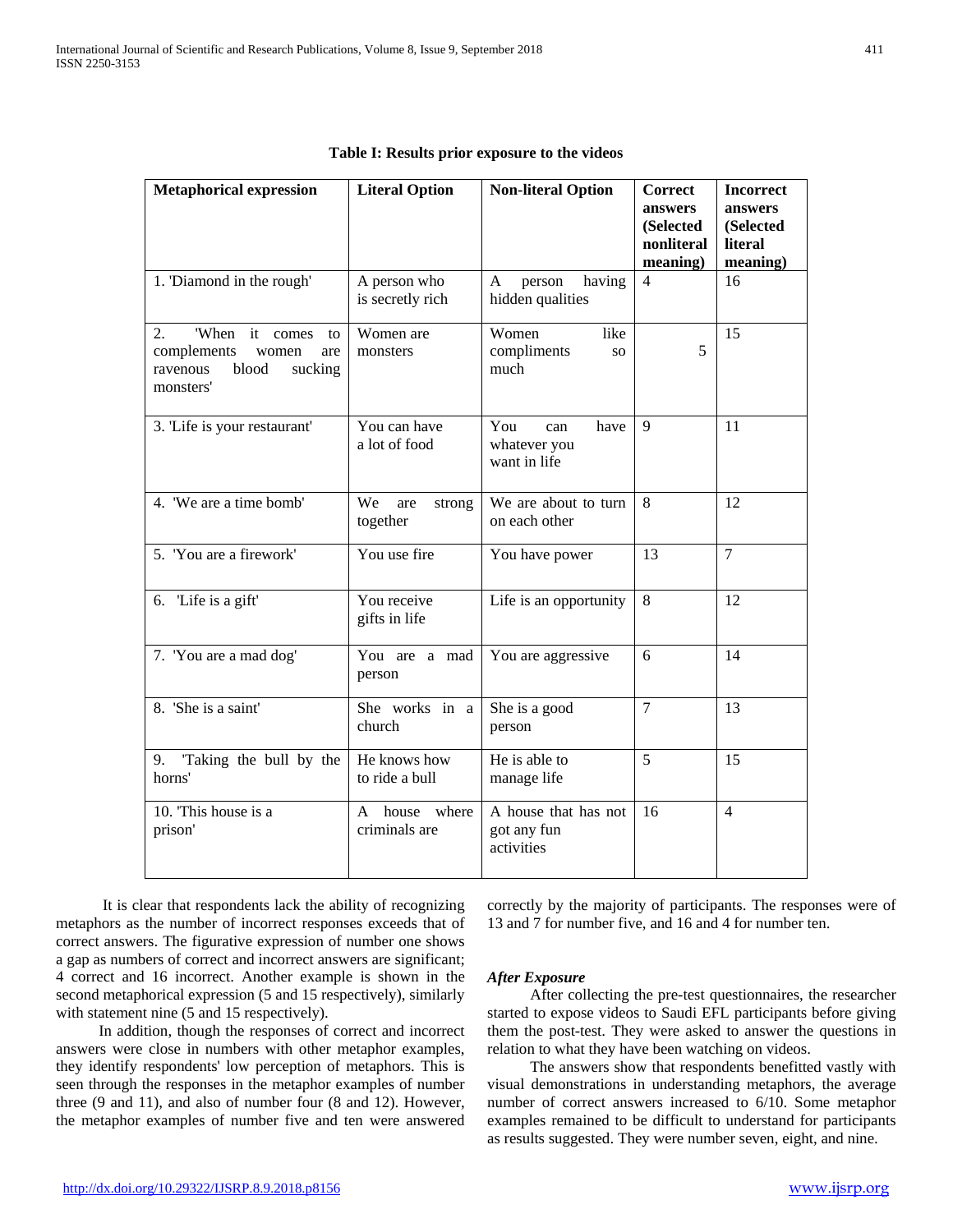| <b>Metaphorical expression</b>                                                                            | <b>Literal</b>                    | Non-literal                                        | Correct<br>answers<br>(Selected<br>nonliteral<br>meaning) | <b>Incorrect</b><br>answers<br>(Selected<br>literal<br>meaning) |
|-----------------------------------------------------------------------------------------------------------|-----------------------------------|----------------------------------------------------|-----------------------------------------------------------|-----------------------------------------------------------------|
| 1. 'Diamond in the rough'                                                                                 | A person who<br>is secretly rich  | having<br>person<br>A<br>hidden qualities          | 11                                                        | $\mathbf{Q}$                                                    |
| 'When<br>it comes<br>2.<br>to<br>complements<br>women<br>are<br>blood<br>ravenous<br>sucking<br>monsters' | Women are<br>monsters             | Women<br>like<br>compliments<br><b>SO</b><br>much  | 12                                                        | 8                                                               |
| 3. 'Life is your restaurant'                                                                              | You can have<br>a lot of food     | You<br>have<br>can<br>whatever you<br>want in life | 16                                                        | $\overline{4}$                                                  |
| 4. 'We are a time bomb'                                                                                   | We<br>are<br>strong<br>together   | We are about to turn<br>on each other              | 17                                                        | 3                                                               |
| 5. 'You are a firework'                                                                                   | You use fire                      | You have power                                     | 16                                                        | $\overline{4}$                                                  |
| 6. 'Life is a gift'                                                                                       | You receive<br>gifts in life      | Life<br>is<br>an<br>opportunity                    | 11                                                        | 9                                                               |
| 7. 'You are a mad dog'                                                                                    | You are a mad<br>person           | You are<br>aggressive                              | $\mathbf{Q}$                                              | 11                                                              |
| 8. 'She is a saint'                                                                                       | She works in a<br>church          | She is a good<br>person                            | 8                                                         | 12                                                              |
| Taking the bull by the<br>9.<br>horns'                                                                    | He knows how<br>to ride a bull    | He is able to<br>manage life                       | 6                                                         | 14                                                              |
| 10. This house is a<br>prison'                                                                            | house where<br>A<br>criminals are | A house that has not<br>got any fun<br>activities  | 18                                                        | $\overline{2}$                                                  |

Metaphor 1 shows a significant increase in the number of correct answers (11 correct and 9 incorrect) as opposed to the pre-video questionnaire (4 correct and 16 incorrect).

 Additionally, metaphor 2 implies an increase in choosing non-literal meaning than literal (12 and 8 compared to 5 and 15).

 The highest number of correct answers were seen through metaphors five and ten, the ones that received a positive feedback through pre-test results. They were of (13 and 7) and (16 and 4) in the pre-test questionnaire but improved to (16 and 4) and (18 and 2).

 Metaphors seven, eight, and nine received the lowest scores. Though they showed improvement in the number of

# correct answers, yet the majority of participants did not see the hidden meaning and thus selected literal meaning option. Metaphor 7 improved slightly from 6 correct to 9 correct answers. As for metaphor 8, the improvement was marginal, from 7 correct and 13 incorrect to 8 and 12 respectively. Lastly metaphor 9 scored 5 and 15 and improved in the post-test questionnaire to 6 and 14.

# VII. DISCUSSION

## *Results Prior Exposure*

 This study was restricted in the number of participants (20 in total) which would be considered inadequate to form any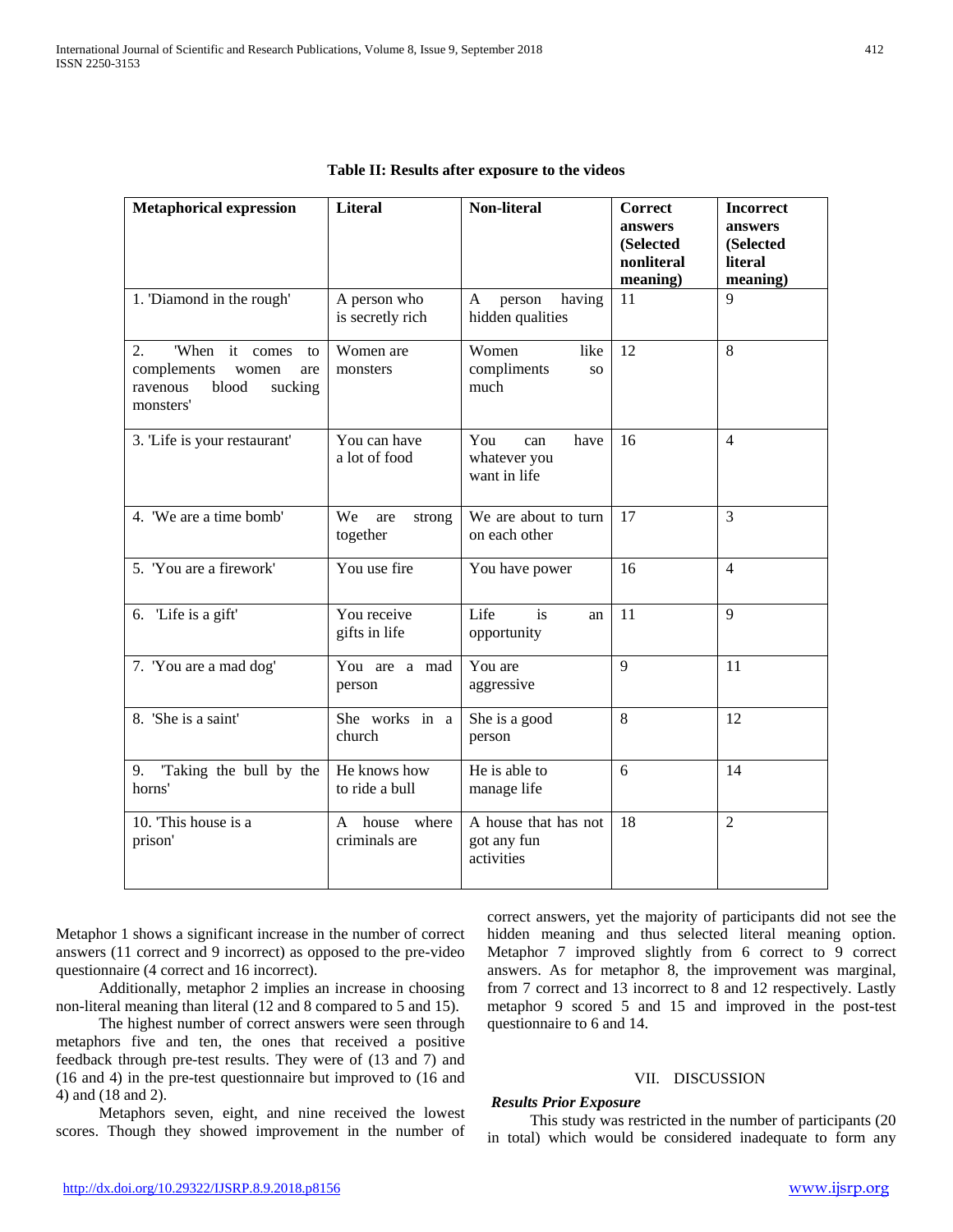concrete basis. Also, the participants were mostly from the same age demographic. They therefore had a disposition and an intimate understanding of the videos they were shown. This cultural awareness would enable them to find context clues to aid them in understanding the metaphors. This study did not take into consideration the impact that the same videos would have on mature EFL learners, who did not have the background knowledge of the culture of the language to infer meaning from such videos.

 Nonetheless, the results were positive and reinforce the idea that videos aid EFL students in understanding metaphors, metaphors an essential component when communicating in contemporary English.

 Most participants showed poor performance in the pretest questionnaire in understanding the correct meaning of metaphors. Metaphor examples one, two and nine had the lowest number of correct answers. These were of type three metaphors as defined by Charteris-Black contrastive metaphorical model, this meant that they were of different conceptual basis but similar linguistic forms in English and Arabic. Zibin (2016) identified this issue when she assessed participants' receptive knowledge of metaphors and noticed that the lowest scores were of type three due to conceptual basis difference.

 Regarding the metaphorical example of number two, the language used in this metaphor played a role in failing to deliver the correct meaning of the figurative expression. Words such as 'ravenous' and sucking' were not completely understood by the participants who had a limited knowledge of English due to their short experience of learning the English language in Saudi public schools.

 Moreover, the two metaphorical examples that received significant positive feedback in both periods of pre-and post-tests were numbers five and ten. These two metaphors are considered to be of type two. This is when the metaphor has equivalent conceptual basis and similar a linguistic form in English and Arabic. Actually, these two metaphors are widely used in Saudi Arabia and thus participants were at ease in finding the equivalent in their native language. This is in agreement with Chen and Lai (2013), they found that most of participants' writing of idiomatic expressions, based on the cognitive method of metaphor mapping, were due to whose conceptual metaphors are found both in L1 and L2.

 Metaphor 8 scored a low response due to cultural differences. The word 'saint' would be an easy word to know if students had a background knowledge of the beliefs and principles practiced in the foreign language society. Participants thought that selecting the literal meaning of a woman being in a church would be correct because of relation to cultural life. Therefore, the participants failed to uncover the hidden meaning of the metaphor. This figurative expression is of type six that has different conceptual basis and different linguistic expression. In the study of Zibin (2016) this particular type received low scores (52 %). Both Saudi and Jordanian cultures are similar in many ways emphasizing the agreement of this current study's results with Zibin's (2016).

 Regarding metaphor 3, the majority selected literal meaning, yet they scored a high rate of correct answers compared to the others except for examples 5 and 10. Participants linked the words 'restaurant' and 'life' to the idea that everything you

wish is available. They likely avoided the second option because of the absence of the word 'life' illustrated in the example itself. Leading them to choose the other option where the words 'life' and 'restaurant' were both found.

 The same happened with metaphor number 7 but resulted in an opposite outcome, respondents preferred to select the literal option because the word 'mad' was found both in the metaphor and the option.

 Furthermore, metaphors number 4 and 6 scored the same number of total correct answers of 8. The word 'bomb' implies power, therefore leading students to pick the literal meaning of 'strong'. As for metaphor 6, the word 'gift' was stated both in the metaphor and the option. Therefore, students selected the literal meaning rather than the non-literal.

# *Results after Exposure*

 Post-test results showed an increase in the number of correct answers due to exposure. The more clues seen in the video exposure the more improvement of getting the meaning of metaphors by participants.

 Metaphors 5 and 10, received positive feedback from the beginning and increased more during the post-test questionnaire, the video exposure of these two metaphors provided enough clues to EFL learners to get the meaning of the expressions.

 As for number five, the video indicates a person who shoots fireworks towards the face of an enemy with courage. This made the results reach a number of 16 compared to 13 in the pretest questionnaire. As for metaphor 10, the scene showed that a father punished his brothers by not allowing them to watch TV for a week, consequently one of the boys complains saying 'this house is a prison'. Participants received the meaning by linking TV to be of the fun activities stated in non-literal meaning option. The score of this metaphor jumped to 18.

 Furthermore, Metaphor 1 received 4 correct answers in the pre-test period, after exposure it improved to be of 11. This was a significant improvement. During the video, the speaker repeated their desire to find one unique person, in a longing and lustful tone prior to uttering the metaphor.

 Furthermore, visual demonstrations were helpful also in the case of example number two. During the exposure of this metaphor, the expression "life is your restaurant" was said by a blue 'Jinni' who is capable of granting wishes to a poor boy, whilst presenting him with many different bounties. Thereafter participant's scores increased to 16 from 9. The video clip of this metaphor is from a well-known film cartoon; thus, students knew in advance the role of this 'Jinni' in the film. The concept of a 'Jinni' is common in many cultures.

 Metaphor number 6 received 11 correct answers preexposure, it improved to 14 correct answers only. This is due to the shortage of clues seen in the video. The speaker uttered this figurative expression followed by a talk of how you should get use of life. Participants may have linked the idea that receiving gifts is one way to enjoy life resulted in a slight increase of the correct responses.

 Interestingly, metaphor number 4 contained an implicit negation. The speaker in the video clip explicitly said "we are not a team" followed right forward by the metaphor "we are a time bomb". This explained the increase from 8 to 17 correct